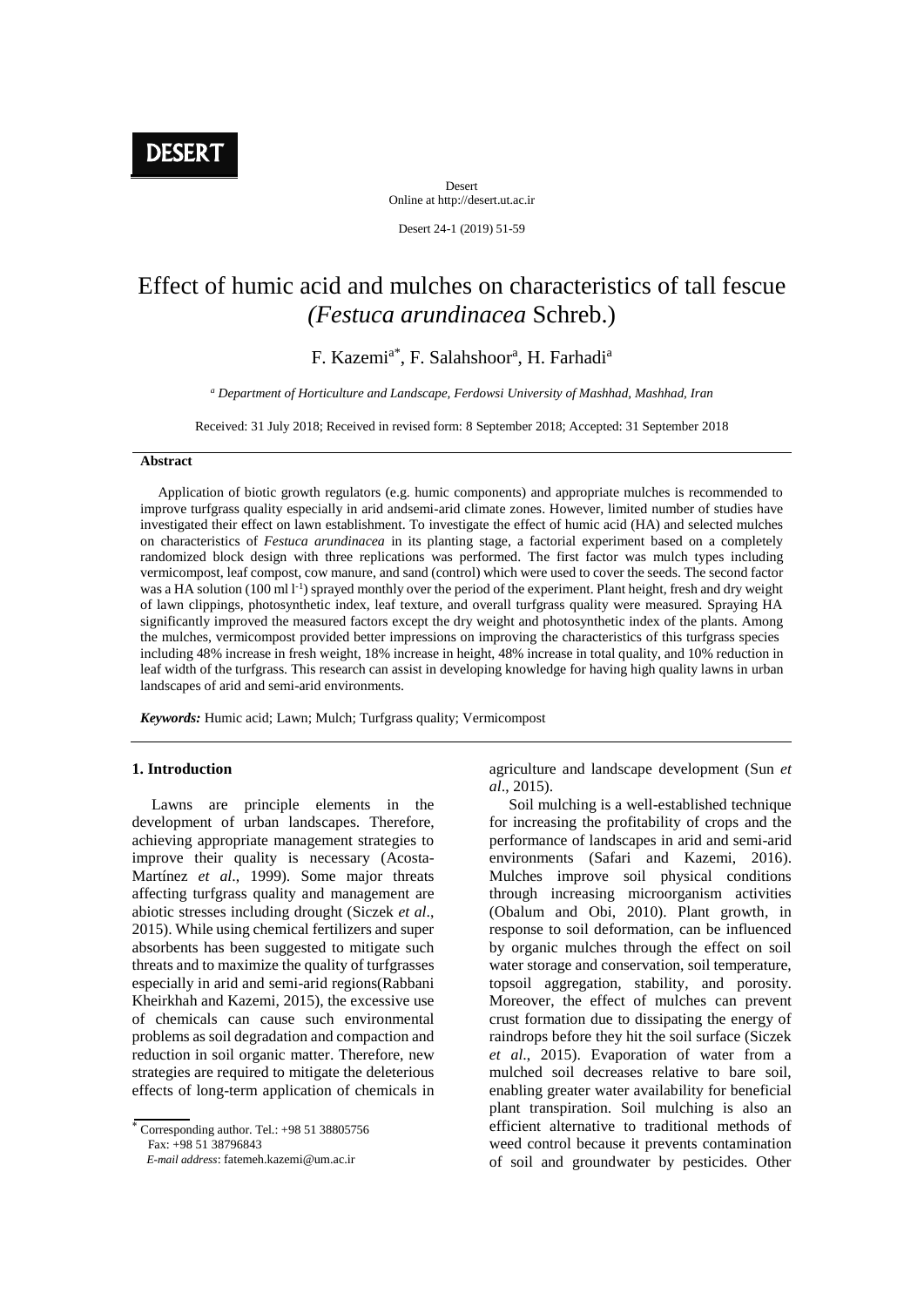advantages include protection against surface runoff and erosion, acceleration of crop maturity, and increased economic productivity of horticultural crops (Safari and Kazemi, 2016).

 An important issue in turfgrass management is finding suitable mulches especially in planting, early growth, and before establishment stage. Currently, using animal manures and municipal waste compost can result in numerous environmental problems due to contamination from exterior sources, distribution of weed seeds, unpleasant smells, and spread of infectious and parasitic diseases. Therefore, finding suitable alternative mulches for planting stage to solve these problems and improve the quality of lawn is necessary (Kafi *et al*., 2009).

 To date, the positive effects of compounds including vermicompost as a soil amender for different crops have been investigated (e.g. Atiyeh *et al*., 2000; Sohrabi Yourtchi *et al*., 2013). Using vermicompost as a soil amender may contribute to sustainable agro-ecosystems by reducing the dependency on inorganic fertilizers (Amossé *et al*., 2013). Vermicompost differs from conventional composts because it can improve soil physical structure, increase the presence of plant growth hormones and soil enzymes; and all these can result in better growth of plants. Traditional composts also have less agronomic values due to their high salinity and pathogen levels (Chaoui *et al*., 2003). Therefore, vermicompost appears to be more beneficial than animal manure compost due to its lower rate of soluble salts, higher cation exchange capacity (CEC), and more humic substances (Ngo *et al*., 2012).

 Another developing strategy in turfgrass quality enhancement and management is using bio-stimulants such as humus compounds. HA is produced by extracting an organic matter source with an acidic solution (pH=2.0); any fraction that is insoluble below pH 2.0, but soluble above, is considered a HA (Liu *et al*., 1998). HA is one of the three fractions (HA, fulvic acid and humins) of humic substances (Zhang *et al*., 2003). HA can either be present in organic components such as vermicomposts or can be directly applied on plants foliage. Vermicomposts contain plant growth regulating materials including plant growth hormones and HAs. These components are probably responsible for most of the increased germination, growth, and yield of plants (Aguiar *et al*., 2013). HAs can also be used directly on plants at low concentrations given their wellknown physiological effects (Aguiar *et al*., 2013). The positive effects of humic substances on the growth of plants in Poaceae family have

been well documented (Chen and Aviad, 1990). Canellas *et al.* (2008) revealed that treating maize seedlings with HA caused significant changes in the root area, primary root length, number of lateral roots and their density and also increased plasma membrane H+-ATPase activity. Aşık *et al*. (2009), in a research on wheat plants grown in saline conditions, demonstrated that application of humus in soil increased N uptake and application of HA on foliage increased uptake of P, K, Mg, Na, Cu, and Zn. Hunter and Anders (2004) demonstrated that HA did not affect the nutritional status of the leaf tissues of *Agrostis stolonifera* (creeping bent grass), instead it had a positive effect on the root architecture and plant growth and the plant's resistance to drought.

 Recently, many regulatory agencies have expressed concern over high costs of managed turfgrasses because of high usage of pesticides, fertilizers and water, soaring mowing rates, and the problems associated with soil pathogens. For these reasons, increasing attention has been paid to the selection and propagation of native turfgrasses. Native species have demonstrated a variety of benefits, such as being adapted to the local climate and easy local availability (Simmons *et al*., 2011). Therefore, native turfgrasses from arid regions could be good candidates for low maintenance or xeric landscaping within arid and semi-arid regions. These species have evolved under the environmental extremes of a continental climate; nonetheless most have not been evaluated for suitability as managed turfs (Mintenko *et al*., 2002).

 The major goal of this research was to evaluate the effects of foliar application of HA and use of some mulches on selected qualitative and quantitative characteristics of a native *Festuca arundinacea* (tall fescue) from Iran. This goal was defined to develop practical knowledge on the best mulch type and coverage for the lawn seeds in their planting stage, and the necessity to know how a biological fertilizer such as HA may influence the lawn quality factors.

#### **2. Materials and Methods**

#### *2.1. Site Description and Experimental Design*

 This experiment was performed in experimental fields of the Department of Horticulture and Landscape, Faculty of Agriculture at Ferdowsi University of Mashhad, Iran (59º 38′ E and 36º 16 ′ N; elevation 989 m; mean annual rainfall 255.2 mm) during 2015.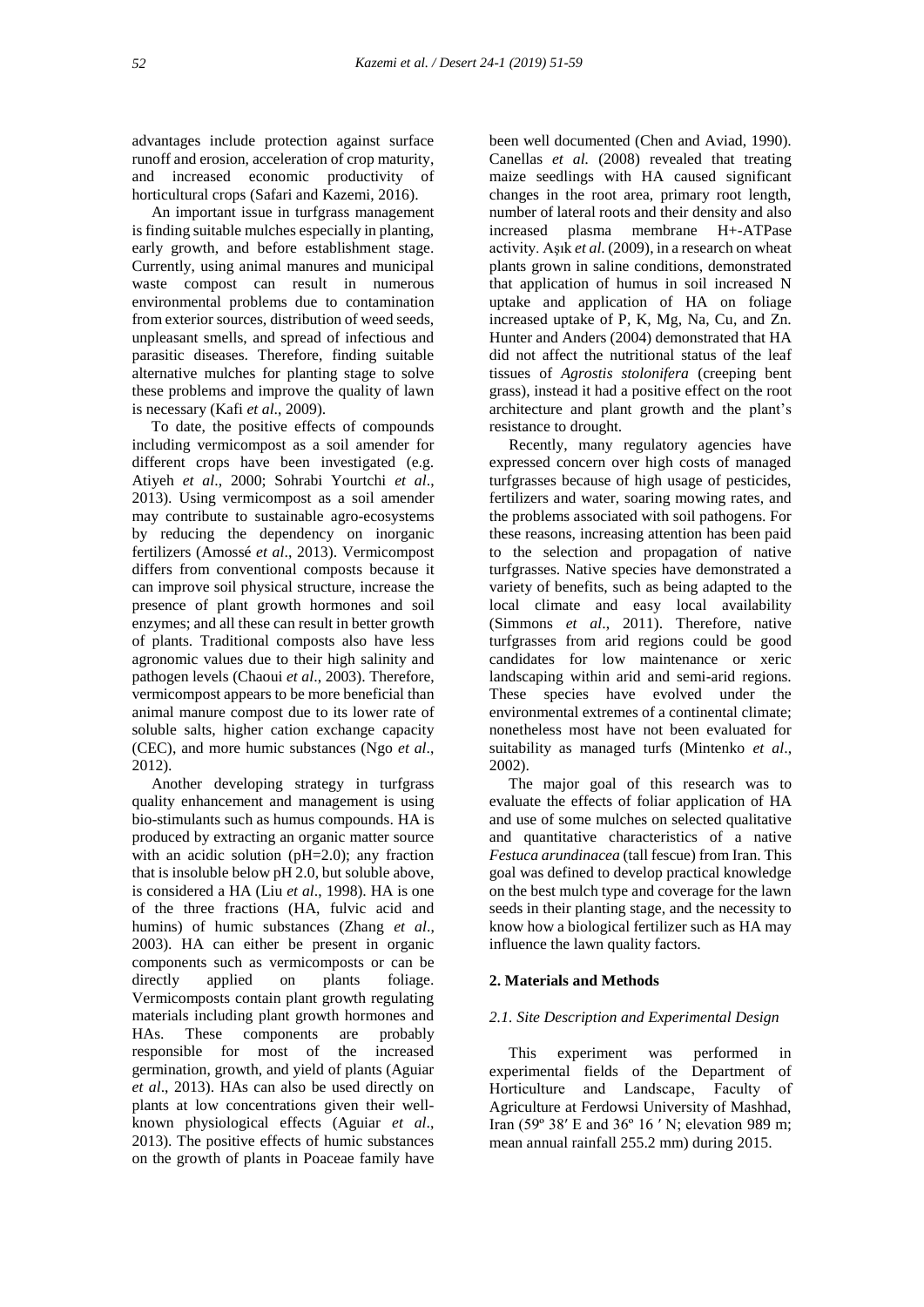The experimental design was factorial based on a randomized complete block design (RCBD) with three replications. HA (2 levels, 100 and 0 ml  $l<sup>-1</sup>$  as control) and planting mulch types (4 levels including vermicompost, leaf compost, cow manure, and sand as the control) were used as factors.

# *2.2. Plants and Mulch Materials*

 The seeds of a local species of *Festuca arundinacea* were imported packages from Pakan Bazr, a local native seed company in Isfahan, Iran. This species was selected as the best representative of a local tall fescue in Iran, because it can be produced relatively easily at a commercial level within Iran and other countries. The seeds were sown in plots in a sandy loam texture soil in spring 2015. The seeds were covered with 2 cm mulch treatments including vermicompost, leaf compost, cow manure, or sand as a control treatment. Physicochemical properties of the used soil and planting mulches were measured by the following methods: soil texture was measured using hydrometric method

and a soil texture triangle according to Bouyoucos (1962); organic carbon in soil and planting mulches was measured using Walkley-Black method (1934); total nitrogen in soil and planting mulches was determined by Micro-Kjeldahl method (Bremner, 1960); and the amount of phosphorus (P) in the soil and planting mulches was measured by the method developed by Bowman and Cole (1978). The amount of phosphorus was evaluated by sodium hydrogen carbonate  $(NaHCO<sub>3</sub>)$  extraction in a spectrophotometer with a wavelength of 660 nm. The amount of potassium (K) was determined according to an adapted method from Poss *et al.* (1991). A 20 ml  $1^{-1}$  normal ammonium acetate solution was added to two grams of the soil and planting mulch, and the amount of K was determined after 24 hours by flame photometry. Electrical conductivity (EC) of the soil and mulch extracts were determined by an EC meter (Jenway 4510), and soil pH was measured by a pH meter (Meter Ohm 691).

 Physicochemical properties of the used soil and planting mulches are listed in Table 1.

Table 1. Physicochemical properties of used soil and planting mulches

|              | Texture                  | pH   | ЕC<br>$(dsm^{-1})$ | Organic<br>Carbon (%) | $N$ (ppm) | $P$ (ppm) | $K$ (ppm) | C/N<br>Ratio |
|--------------|--------------------------|------|--------------------|-----------------------|-----------|-----------|-----------|--------------|
| Soil         | Sandy-Loam               | 7.60 | 3.28               | 0.88                  | 417.00    | 1105.00   | 210.00    | 21.46        |
| Vermicompost | ۰.                       | 8.26 | 2.66               | 15.20                 | 13589.00  | 4200.00   | 8430.00   | 11.17        |
| Cow Manure   | $\overline{\phantom{0}}$ | 8.11 | 3.93               | 23.40                 | 18375.00  | 1.10      | 6.12      | 12.71        |
| Leaf Compost | ۰                        | 7.80 | 3.05               | 20.28                 | 15458.00  | 0.31      | 23.25     | 13.16        |
| Sand         | ۰.                       | 8.60 | 0.56               | 0.13                  | 84.00     | 0.102     | 9.58      | 16.25        |

### *2.3. Application of Humic Acid*

 After germination and emergence of seedlings of tall fescue, an irrigation program was established based on the field capacity of the soil. HA solution (Formula Humic Acid, Nature's Lawn and Garden, Inc.) was applied after complete establishment of the turfgrasses (approximately 90 days after sowing). HA was sprayed on foliage with a 100 milliliter per liter concentration level per month compared with the control treatments in which a solution was not applied. This treatment was continued for five months, i.e., the end of the experiment. The pH of this solution was 5.76.

# *2.4. Measured Factors*

 To evaluate total visual quality of the turfgrass, a visual scoring was done based on a 1–9 scale, as suggested in National Turfgrass Evaluation Program (NTEP) of the USA (Shearman and Morris, 2000). Score 1 indicated the weakest or the lowest value, 9 indicated the

best or highest value, and of the score 6 or higher were considered as acceptable qualities.

 Growth factors including height, leaf width, and fresh and dry weight of clipping parts of plants were also measured. Clipping of the turfgrasses were done every 14 days and plant heights were measured using a millimeter ruler before the clipping. To undertake this measurement, three random points in the plots were selected and then average heights of the turfgrasses in these three points were reported as height of the turfgrass. Leaf width was measured using a digital caliper. For measuring fresh weight, clipping was done at 5 centimeter height. Fresh weights of clipping parts of the lawn were measured with a digital scale  $(+/- 0.01$  g, and dry weights were obtained following oven drying at about 70° <sup>C</sup> until a constant weight was achieved (Kazemi *et al.*, 2011). Also, chlorophyll index was measured using a manual chlorophyll meter (SPAD 502, Konica- Minolta- Tokyo).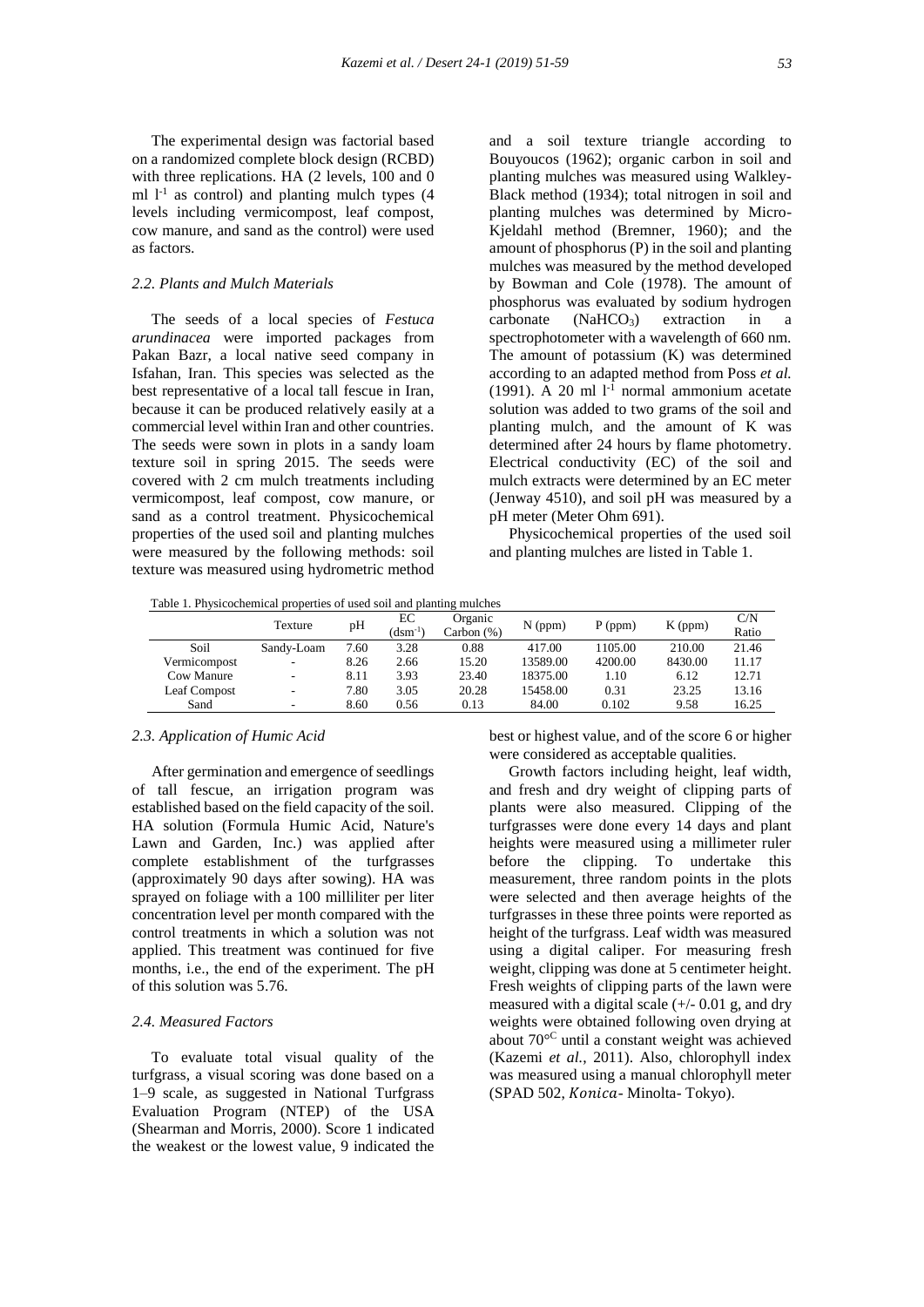#### *2.5. Statistical Analyses*

 The data were subjected to analyses of variance (ANOVA) using software package of JMP V.8. Comparisons of the means were conducted using least significant difference (LSD) tests. The significance of betweentreatment means was tested at 0.01 and 0.05 levels of probability. The bar graphs were drawn utilizing a Microsoft Excel software package.

#### **3. Results**

 According to the analysis of variance, interactions between HA and mulch was significant only for total quality of the turfgrass (*P*<0.01). The effect of HA was significant for height, fresh weight of clipping parts, total quality (*P*<0.01), and leaf width (*P*<0.05). Further, the effect of mulch was significant for height, fresh weight of clipping, total quality

(*P*<0.01), and dry weight of clipping (*P*<0.05). The chlorophyll index trait was not significant neither as a simple effect of HA or mulch type, nor as an interaction effect between the humic. According to Fig.1, foliar application of HA significantly increased the height of turfgrass (Figure 1-A) and fresh weight of the clipping part of the plants (Figure1-C). Also, it was observed that different mulches had different effects on height and fresh weight of clipping of the turfgrass so that the plants covered with vermicompost had the highest height, and the seeds covered with sand had the shortest plants (Figure1-B). Positive effect of vermicompost on fresh weight of clipping part of the plants was also observed so that the most amount of fresh weight of clipping was obtained from the plants treated by vermicompost and there was not any significant difference among the plants treated by other three mulch types in terms of this factor (Figure1-D).



C D



 Means of simple effect of mulch types on dry weight of clippings revealed that vermicompost significantly increased dry weight of clipping compared to other mulch types, though this increase was not significantly different from

using leaf compost as a mulch type. Meanwhile, using sand and cow manure as mulch types were associated with the lowest amount of clipping part of the turfgrass (Figure2).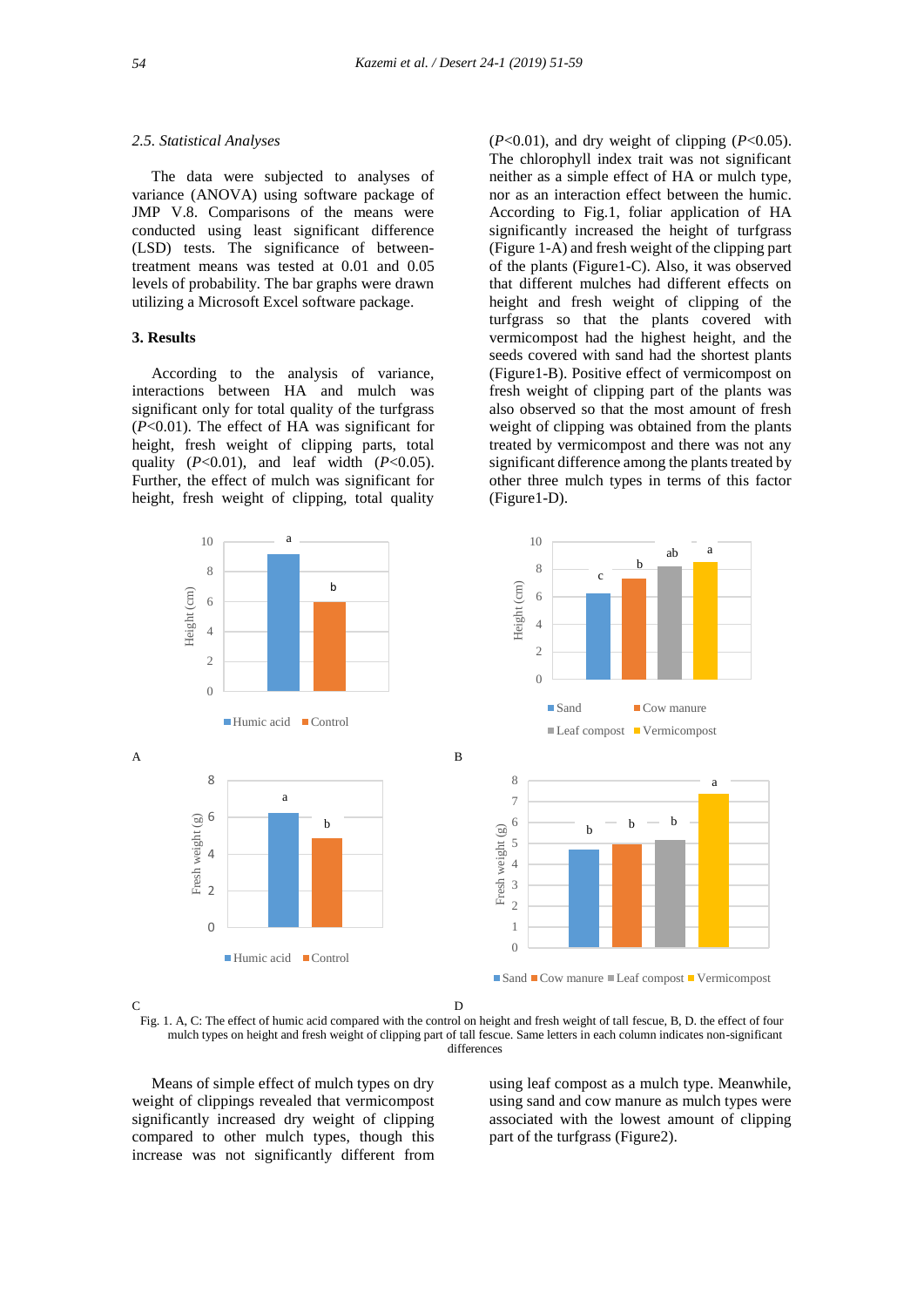

Fig. 2. The effect of four mulch types on dry weight of clipping part of tall fescue. Same letters in each column indicates nonsignificant differences

 Means of simple effect of HA on leaf width showed that application of HA was associated with narrower leaves in the turfgrass. The leaves of the plants sprayed with HA were significantly

different (narrower) from the leaves of the turfgrasses not treated with this substance (Figure3).



Fig. 3. The effect of humic acid on leaf width of tall fescue. Same letter in each column indicates non-significant differences

 Means of interaction effects of HA and mulch types on the total quality of the turfgrass demonstrated that the total quality of the turfgrass was mainly positively affected by the application of vermicompost with or without a spray of HA. The next best total quality of the turfgrass was related to using leaf compost and

then cow manure disregarding the foliage application of HA on the plants. The turfgrass with the poorest quality was related to using sand as the mulch. The turfgrass quality in this condition was, however, significantly higher when a foliar application of HA was combined with the application of this mulch type (Figure4).



Fig. 4. The interaction effect between mulch types and Humic Acid (HA) on total visual quality score of tall fescue. Same letter in each column indicates non-significant differences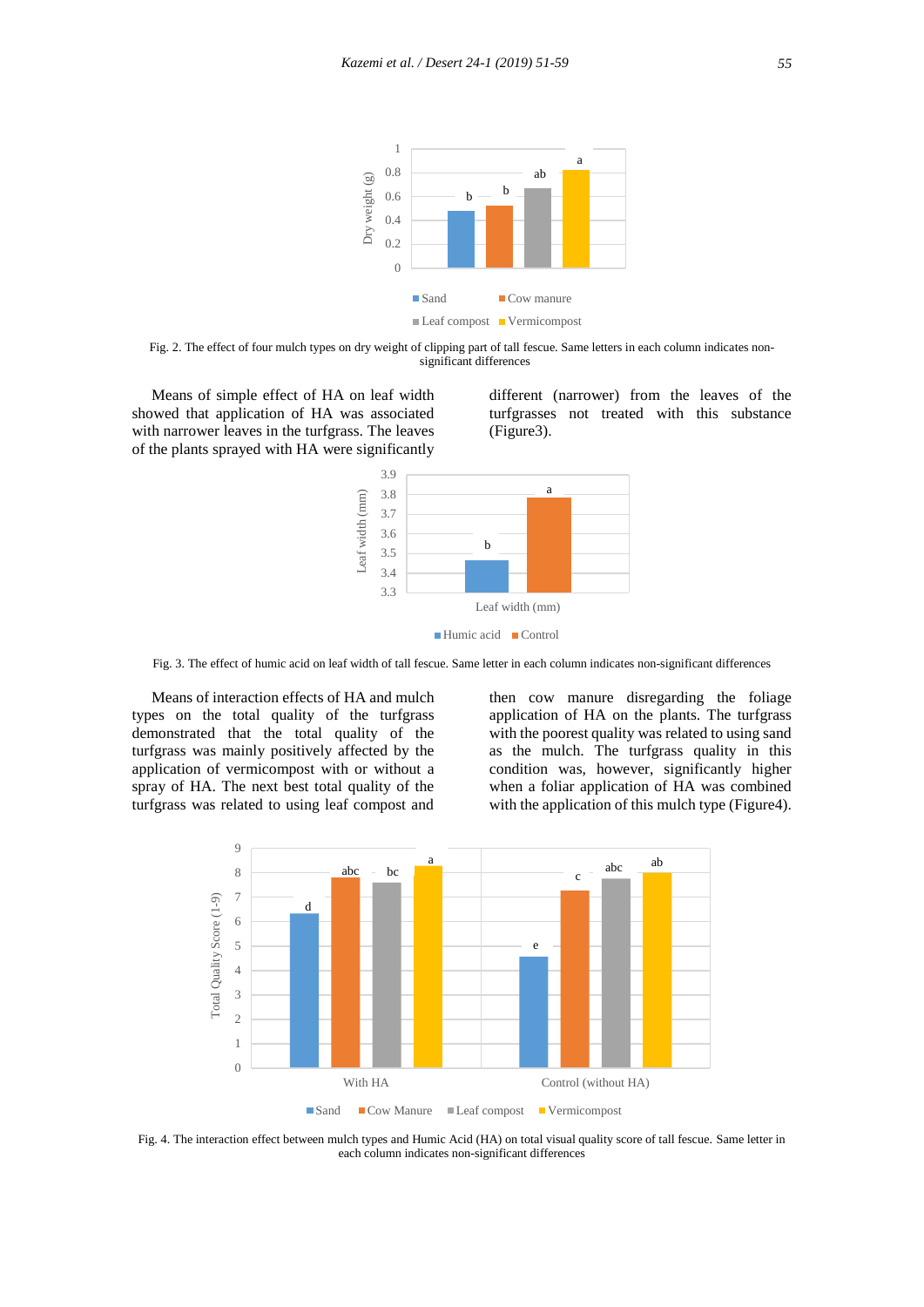### **4. Discussion**

 According to the obtained results, among all the mulches utilized in this experiment, vermicompost had an enhanced influence on growth characteristics of *Festuca arundinacea*. This effect was even more profound when using foliar application of HA on the turfgrass. The major positive effect of HA was on leaf width which had a better performance than vermicompost in making the leaves finer. This effect might be because of foliar application of this substance. Narrower leaves might provide a positive feature through enhanced visual quality and also people's preference toward the tall fescue as this species is normally a wide leave turfgrass species. While not a clear record was found on previous publications in that foliar application of HA may reduce leave's width in turfgrasses, Ervin *et al.* (2008) reported that foliar application of HA on Kentucky bluegrass significantly increased root mass and root strength and, therefore, total growth of the plants. Further, HAs have been reported to enhance mineral nutrient uptake by plants by increasing permeability of membranes of the root cells (Valdrighi *et al*., 1996).

 HAs are mainly obtained from geological or peat sources and it is noticeable that vermicompost is an environmentally friendly substitute for peat in ing media and is naturally enriched with high biologically active HA-like substances (Aguiar *et al*., 2013). In general, vermicomposting is the process by which worms are used to convert organic wastes into a humuslike substance called vermicompost (Komakech *et al*., 2016).

 Since the beginning of the last century up to the present, humic substances have been studied as agents endowed with auxin-like activities (Jindo *et al*., 2012). The main impact of HAs on plant physiology includes promotion of root growth. The plasma membrane (PM) proton H<sup>+</sup> - ATPase activity in root cells is induced by HAs isolated from vermicompost in the same way that exogenous auxin induces growth (Aguiar *et al*., 2013). Auxins induce PM H<sup>+</sup> -ATPase activities in cell roots, which couple adenosine triphosphate (ATP) hydrolysis to  $H^+$  transport across cell membranes. Consequently, the apoplast is further acidified; the cell walls are loosened and cells eventually elongate, thereby favoring an increase in acid root growth. At the same time, the activation of PM H<sup>+</sup>-ATPase improves the uptake of plant nutrients by enhancing electrochemical proton gradient that drives ion transport across cell membranes via secondary transport systems. HA-like auxins

induce PM H<sup>+</sup>-ATPase synthesis and its activity (Jindo *et al*., 2012). In general, the effect of HA on plant physiology is recognized with regard to enhancement of root growth and nutrient uptake (Jindo *et al*., 2012). It is possible that enhancement in plants' growth observed in this study are a result of the application of HA or vermicompost and could be attributed, at least partially, to increased nutrient uptake by the plants (Atiyeh *et al*., 2002). Chen and Aviad (1990) also reported that growth and nutrient uptake of plants was attributed to the addition of humic substances. The improved uptake of mineral elements by the plants was potentially a result of more developed root system (Aşık *et al*., 2009). Humic substances may be absorbed by roots, and to a lesser extent, translocated to the shoots. They are also believed to influence plant growth directly by increasing absorption of ions, facilitating the distribution of heavy metals as chelates within the plant, and affecting metabolic reactions (Mylonas and Mccants, 1980). Released HAs from vermicompost play a beneficial role in improving macro-structural stability of weak aggregates of soils. This was attributed mainly to the formation of a hydrophobic coating around the aggregates that enabled them to resist slaking when they are in contact with water molecules (Mbagwu and Piccolo, 1989). Released HAs from vermicompost also result in avoiding degradation and erosion of soil, increased moisture retention, and promotion of plant growth (Gonzalez-Perez *et al*., 2006).

 Among the treated mulches, the best total quality of the turfgrass was observed in vermicompost, and the lowest quality was related to sand as the control treatment. Potentially, the use of vermicompost improved physical, chemical, and biological characteristics of the soil and resulted in easier absorption of water and nutrition elements which are essential for vital synthetic and metabolic processes (Sohrabi Yourtchi *et al*., 2013). Compared to conventional composts, vermicompost has much finer structure and larger surface area providing strong absorbability and retention of nutrients. Nutrients such as nitrates, exchangeable phosphorus, potassium, calcium, and magnesium in vermicompost are present in readily available forms for plants to uptake. Additionally, vermicompost contains substances that stimulate and regulate plant growth (Zaller, 2007). Vermicompost is a finely fragmented peat-like material with excellent structure, porosity, aeration, drainage and also high moisture holding capacity. This organic substrate is especially interesting in tropical soils as an organic fertilizer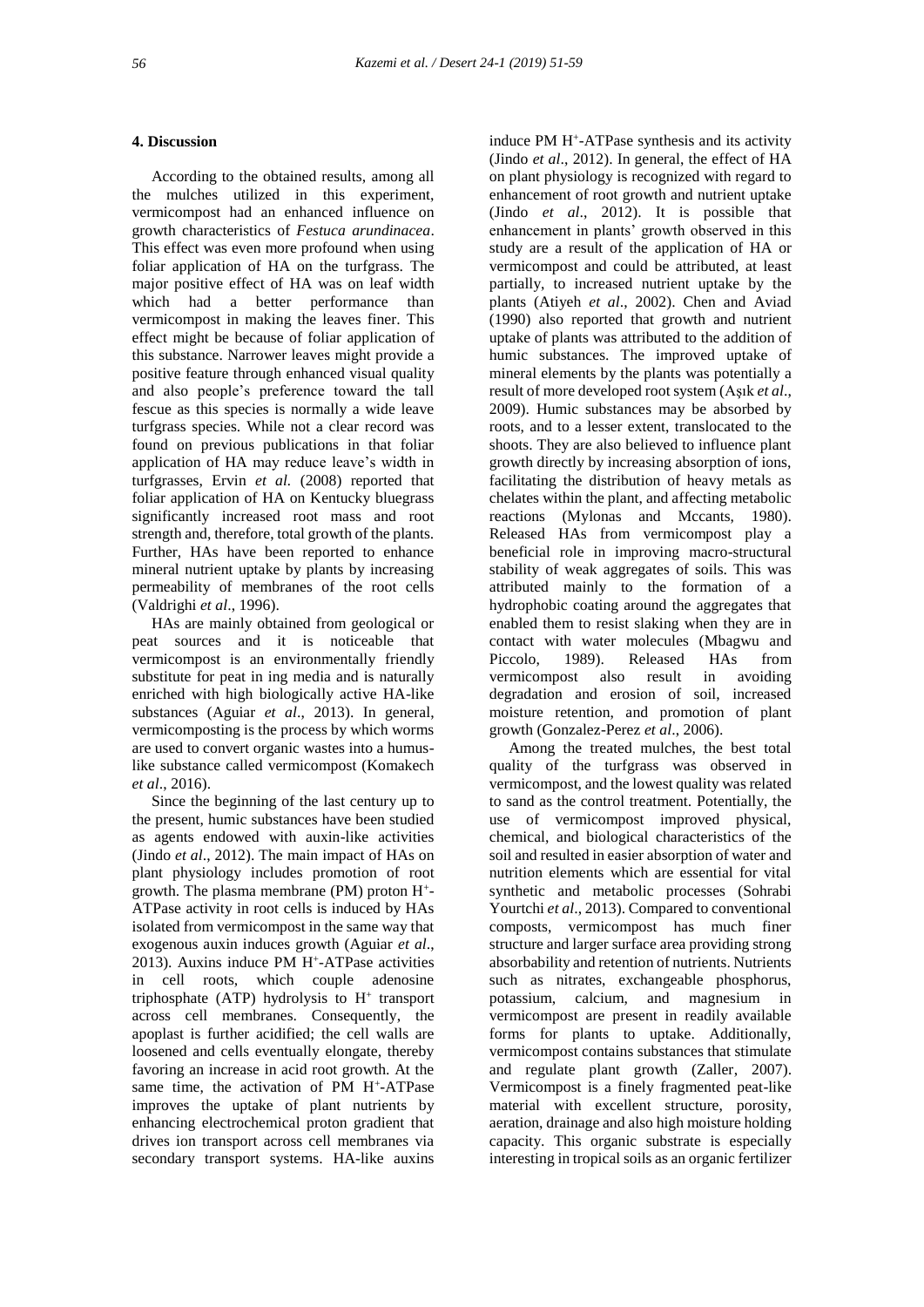because of its better stability, higher content of plant available nutrients (N, P, K), and more positive effect on plant growth than compost (Amossé *et al*., 2013). Vermicompost may have some reduced levels of microbial biomass due to the use of microbes as an energy source by earthworms (Chaoui *et al*., 2003). Atiyeh *et al*. (2002) extracted plant growth regulators such as indole acetic acid, gibberellins, and cytokinins from vermicomposts in aqueous solution and demonstrated that these can have significant effects on plant growth. Such substances may be relatively transient in soils.

 Decomposition and subsequent nutrient release have important influences on the organic matter and nutrient budget of soil (Bayala *et al*., 2005). The elemental composition of the vermicompost and other used mulch materials suggests that the materials have potential as alternative plant nutrient sources (Chaoui *et al*., 2003). According to Table 1, it is observed that there is more balance between elements of NPK in vermicompost mulch, while in other three mulches, the amount of nitrogen is extremely more than phosphorus and potassium rates.

 The low C/N ratio in vermicompost indicates that this material would be an effective source of N through rapid N mineralization reactions. The mulches of cow manure and leaf compost contained a higher level of soluble organic C than that in vermicompost. This might be an indicative of a lesser degree of decomposition and suggests that the material is still rich in unstable carbon compounds which can serve as an energy source for microbes (Chaoui *et al*., 2003). C/N ratio is a very important factor in vermicompost quality assessment as microorganisms will make benefit from available nitrogen in the soil for degradation of organic carbon which leads to lack of nitrogen in the soil. A C/N ratio of 20 is considered as a maturation vermicompost index (Alidadi *et al*., 2016).

 According to Table 1, EC of cow manure and leaf compost is higher than that in vermicompost. Thus, it can be said that their application is able to potentially prevent seed germination and decline in the biological activity of soils; the lower EC of the vermicompost will also be more useful in fertility of the soils. In addition, the pH of vermicompost was higher. This can be due to the fact that HAs and ammonium ions  $(NH<sub>4</sub><sup>+</sup>),$ which are products of organic matter degradation, are able to raise the amount of pH. Also, NH<sup>4</sup> production might be another cause of pH increase (Alidadi *et al*., 2016).

 In this study, vermicompost appears to have supplied a rich source of nutrients and in fact the richest source of P and K among the studied

mulches. Several studies have confirmed major positive effects of phosphorous and potassium fertilizers on early growth and establishment of plants, and even in facilitating uptake of other nutrients (Mallarino *et al*., 1999). The greater phosphorus availability by mulching may be attributed to increased activity of phosphorus solubilizing bacteria and fungi in soil (Gaur and Mukherjee, 1980) or by the virtue of phosphorous mineralization by bacterial and enzymatic activities, especially the phosphatase enzyme activity in an earthworm's gastro intestine (Alidadi *et al*., 2016). The second reason may be that mulching tends to increase the downward movement of phosphorus and may decrease the amount of phosphorus fixed by the soil (Gaur and Mukherjee, 1980).

### **5. Conclusion**

 With an overall review of the results of this experiment, it seems that spraying with HA at a concentration of 100 mll-1 would have positive influence on some quantitative and qualitative characteristics of *Festuca arundinacea* (tall fescue) turfgrass. Among the studied mulches, using vermicompost also provided better conditions for germination and early growth of the turfgrass by improvement in absorption of more nutrients, and hence, enhancements in the quality of turfgrass. Also, recycling urban wastes can potentially reduce biological pollutants within urban areas. Based on the results of this one-year experiment, foliar applications of HA and mulching with vermicompost provided evidence for enhancing urban turfgrass quality especially in arid and semi-arid environments. However, longer experiments are recommended to be able to widely suggest such application for sustainable urban turfgrass management in these regions.

#### **Acknowledgements**

 We thank the laboratory of the Department of Horticulture and Landscape at Ferdowsi University of Mashhad for providing the required materials and equipment. We also appreciate Mark Daker for reviewing the latest version of this manuscript. This research did not receive any specific grant from any funding agencies in the public, commercial, or not-for-profit sectors.

#### **References**

Acosta-Martínez, V., Z. Reicher, M. Bischoff, R. F. Turco, 1999. The role of tree leaf mulch and nitrogen fertilizer on turfgrass soil quality. Biology and Fertility of Soils, 29; 55-61. doi: 10.1007/s003740050524.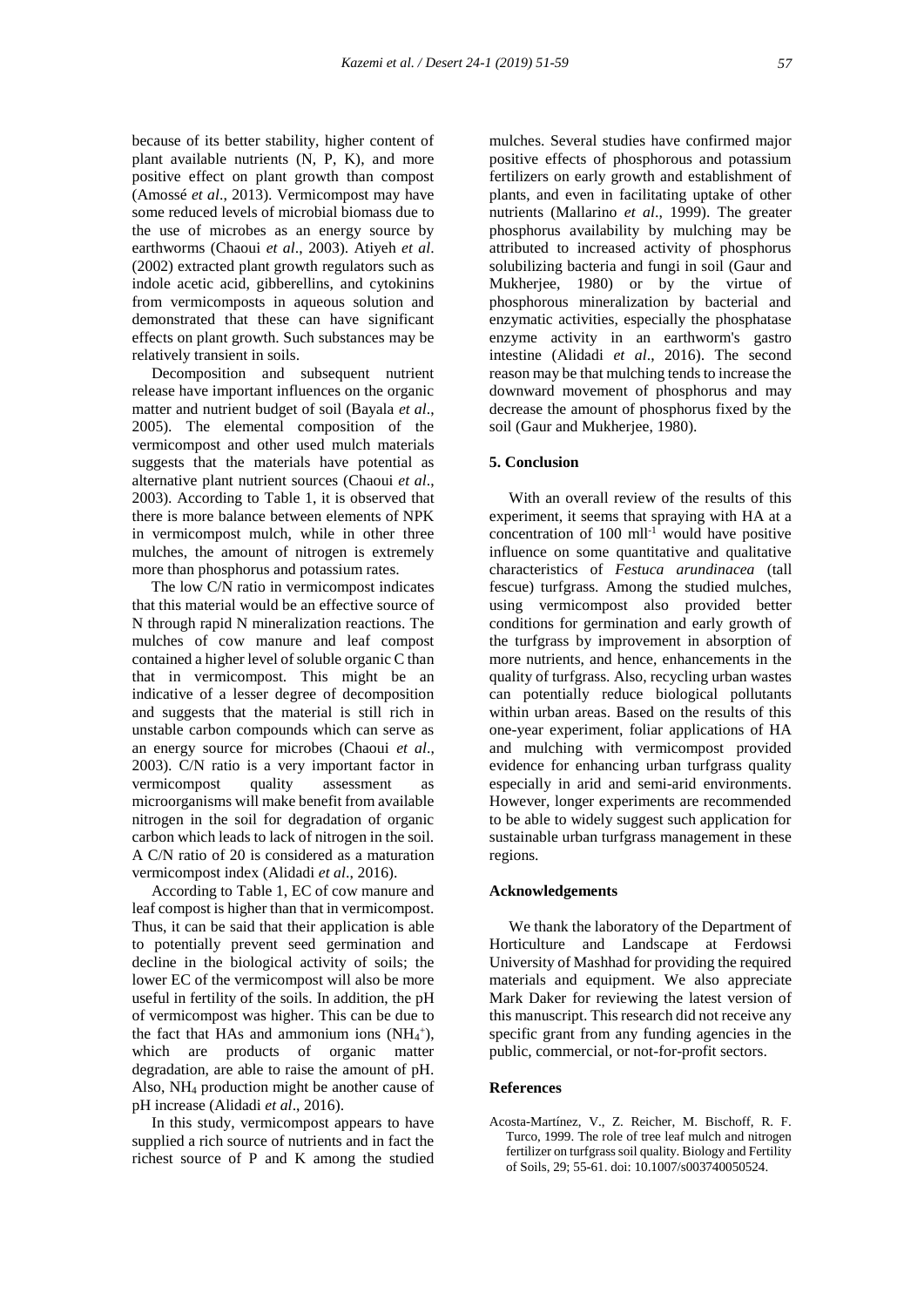- Aguiar, N. O., F. L. Olivares, E. H. Novotny, L. B. Dobbss, D. M. Balmori, L. G. Santos-Junior, 2013. Bioactivity of humic acids isolated from vermicomposts at different maturation stages. Plant and Soil, 362; 161-164. doi:10.1007/s11104-012- 1277-5.
- Alidadi, H., A. Hosseinzadeh, A. A. Najafpoor, H. Esmaili, J. Zanganeh, J. Dolatabadi Takabi, 2016. Waste recycling by vermicomposting: Maturity and quality assessment via dehydrogenase enzyme activity, lignin, water soluble carbon, nitrogen, phosphorous and other indicators. Journal of Environmental Management, 182; 134-140. doi: 10.1016/j.jenvman.2016.07.025.
- Amosse, J., Y. Bettarel, C. Bouvier, T. Bouvier, T. Duc, T. T. D. Thu, 2013. The flows of nitrogen, bacteria and viruses from the soil to water compartments are influenced by earthworm activity and organic fertilization (compost vs. vermicompost). Soil Biology and Biochemistry, 66; 197-203. doi: 10.1016/j.soilbio.2013.07.007.
- Asik, B. B., M. A. Turan, H. Celik, A. V. Katkat, 2009. Effects of humic substances on plant growth and mineral nutrients uptake of wheat (*Triticum durum* cv. Salihli) under conditions of salinity. Asian Journal of Crop Science, 1; 87-95.
- Atiyeh, R. M., S. Subler, C. A. Edwards, G. Bachman, J. D. Metzger, W. Shuster, 2000. Effects of vermicomposts and composts on plant growth in horticultural container media and soil. Pedobiologia, 44; 579–590. doi: 10.1078/S0031-4056(04)70073-6.
- Atiyeh, R. M., S. Lee, C. A. Edwards, N. Q. Arancon, J. D. Metzger, 2002. The influence of humic acids derived from earthworm-processed organic wastes on plant growth. Bioresource Technology, 84; 7–14. doi: 10.1016/S0960-8524(02)00017-2.
- Bayala, J., A. Mando, Z. Teklehaimanot, S.J. Ouedraogo, 2005. Nutrient release from decomposing leaf mulches of karité (*Vitellaria paradoxa*) and néré (*Parkia biglobosa*) under semi-arid conditions in Burkina Faso, West Africa. Soil Biology and Biochemistry, 37; 533–539. doi: 10.1016/j.soilbio.2004.08.015.
- Bouyoucos, G.J., 1962. Hydrometer method improved for making particle size analyses of soils. Agronomy<br>Journal. 54: 464-465. doi:10.2134/ Journal, 54; 464-465. doi:10.2134/ agronj1962.00021962005400050028x.
- Bowman, R. A., C. V. Cole, 1978. Transformations of organic phosphorus substrates in soils as evaluated by NaHCO3 extraction. Soil Science, 125; 49–54.
- Bremner, J. M., 1960. Determination of nitrogen in soil by the Kjeldahl method. Journal of Agricultural Sciences, 55; 11-33. doi: 10.1017/ S0021859600021572.
- Canellas, L. P., L. R. L. Teixeira Junior, L. B. Dobbss, C. E. Silva, L. O. Medici, D.B. Zandonadi, A. R. Facanha, 2008. Humic acids cross interactions with root and organic acids. Annual Applied Biology, 153; 157–166. doi: 10.1111/j.1744-7348.2008.00249.x.
- Chaoui, H. I., L. M. Zibilske, T. Ohno, 2003. Effects of earthworm casts and compost on soil microbial activity and plant nutrient availability. Soil Biology and Biochemistry, 35; 295–302. doi: 10.1016/S0038- 0717(02)00279-1.
- Chen, Y., T. Aviad, 1990. Effect of humic substances on plant growth, in: MacCarthy, P., Clapp, C. E., Malcolm, R. L., P. R. Bloom, (Eds.), Humic substances in soil and crop science: Selected readings. American Society of Agronomy, Madison, 161-186.
- Ervin, E. H., X. Zhang, J. C. Roberts, 2008. Improving root development with foliar humic acid applications during Kentucky bluegrass sod establishment on sand. Acta Horticulturae, 783; 317-322. doi: 10.17660/ActaHortic.2008.783.33.
- Gaur, A. C., D. Mukherjee, 1980. Recycling of organic matter through mulch in relation to chemical and microbiological properties of soil and crop yields.<br>Plant and Soil, 56; 273-281. doi: Plant and Soil, 56; 273-281. doi: 10.1007/BF02205856.
- Gonzalez-Perez, M., L. Martin-Neto, L. A. Colnago, D. M. B. P. Milori, O. A. de Camargo, R. Berton, 2006. Characterization of humic acids extracted from sewage sludge-amended oxisols by electron paramagnetic resonance. Soil & Tillage Research, 91; 95-100. doi: 10.1016/j.still.2005.11.007.
- Hunter, A., A. Anders, 2004. The influence of humic acid on turfgrass growth and development of Creeping Bentgrass. Acta Horticulturae, 661; 257-264. doi: 10.17660/ActaHortic.2004.661.32.
- Jindo, K., S. A. Martim, E. C. Navarro, F. Perez-Alfocea, T. Hernandez, C. Garcia, 2012. Root growth promotion by humic acids from composted and non composted urban organic wastes. Plant and Soil, 353; 209–220. doi: 10.1007/s11104-011-1024-3.
- Kafi, M., M. Haghighi, A. Tehranifar, Gh. H. Davari Nejad, H. Nemati, 2009. Identifying the best combination of mulch and planting time for hydromulching and the impact of these features on some quantitative and qualitative characteristics of turfgrass. Journal of Science Technology and Agriculture Natural Resource, 47; 659-666. (In Persian).
- Kazemi, F., S. Beecham, J. Gibbs, 2011. Streetscape biodiversity and the role of bioretention swales in an Australian urban environment. Landscape and Urban Planning, 101; 139–148. doi -10.1016/ j.landurbplan.2011.02.006.
- Komakech, A. J., C. Zurbrügg, G. J. Miito, J. Wanyama, B. Vinneras, 2016. Environmental impact from vermicomposting of organic waste in Kampala, Uganda. Journal of Environmental Management, 181; 395–402. doi: 10.1016/j.jenvman.2016.06.028
- Liu, C., R. J. Cooper, D. C. Bowman, 1998. Humic acid application affects photosynthesis, root development and nutrient content of Creeping Bentgrass. Horticultural Science, 33; 1023-1025.
- Mallarino, A. P., J. M. Bordoli, R. Borges, 1999. Phosphorus and potassium placement effects on early growth and nutrient uptake of no-till Corn and relationships with grain yield. Agronomy Journal, 91; 37-45. doi: 10.2134/agronj 1999.00021962009100010007x.
- Mbagwu, J. S. C., A. Piccolo, 1989. Changes in soil aggregate stability induced by amendment with humic substances. Soil Technology, 2; 49-57. doi: 10.1016/S0933-3630(89)80006-6.
- Mintenko, A. S., S.R. Smith, D. J. Cattani, 2002. Turfgrass evaluation of native grasses for the northern Great Plains region. Crop Science, 42; 2018–2024. doi:10.2135/cropsci2002.2018.
- Mylonas, V. A., C. B. Mccants, 1980. Effects of humic and fulvic acids on growth of tobacco. Plant and Soil, 54; 485-490. doi: 10.1007/BF02181841.
- Ngo, P. T., C. Rumpel, T. T. Doan, P. Jouquet, 2012. The effect of earthworms on carbon storage and soil organic matter composition in tropical soil amended with compost and vermicompost. Soil Biology and